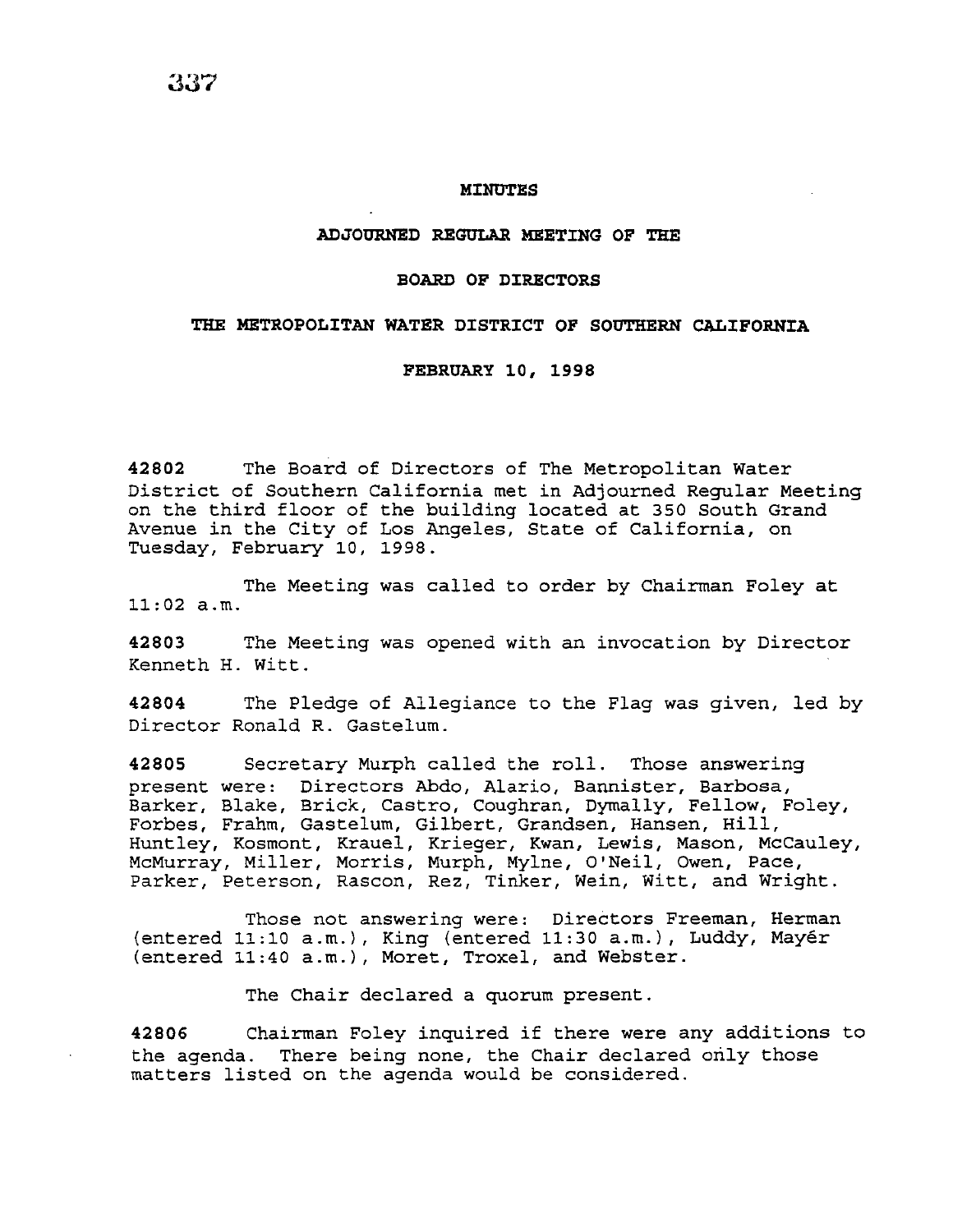Director Herman took her seat at 11:10 a.m.

**42807** The Chair recognized former Director E. Thornton Ibbetson who will be honored at a luncheon today.

On behalf of the State of California and her district, Assemblywoman Grace Napolitano presented to Mr. Ibbetson a resolution in honor of his many years of service to Southern California in the water industry.

**42808** The Chair presented pins to Directors Bannister, Fellow, Grandsen, and Peterson emblematic of their completion of five years of service as representatives from Municipal Water District of Orange County, Upper San Gabriel Valley Municipal Water District, Calleguas Municipal Water District, and Las Virgenes Municipal Water District, respectively.

**42809** Director Blake moved, seconded by Director Krieger and carried, authorizing preparation of Commendatory Resolutions for former Directors E. Thornton Ibbetson, Edward C. Little, L. Michael Russell, and Mark W. Watton.

**42810** Chairman Foley invited members of the public to address the Board on matters within the Board's jurisdiction.

Daniel Hentschke, General Counsel of the San Diego County Water Authority, commented on the proposed pending appeal by Metropolitan in the wheeling rate case Metropolitan Water District v. All Persons Interested, etc., and referred to his letter addressed to Chairman Foley dated February 6, 1998, regarding this matter. Mr. Hentschke also referred to a letter dated February 10, 1998, which was sent to the State Water Contractors Legal Committee on February 9 from Metropolitan's<br>Legal Department. Mr. Hentschke requested Metropolitan not Mr. Hentschke requested Metropolitan not appeal the case. General Counsel Taylor responded he would report back to the Board next month on the letter sent out by his department.

Director Barbosa stated his support for an appeal and wondered why the Authority is fearful of Metropolitan filing an appeal.

Vice Chairman Frahm stated the Authority originally urged Metropolitan not to file the validation action and again requested that an appeal not be filed in this matter.

Director King took his seat at 11:30 a.m.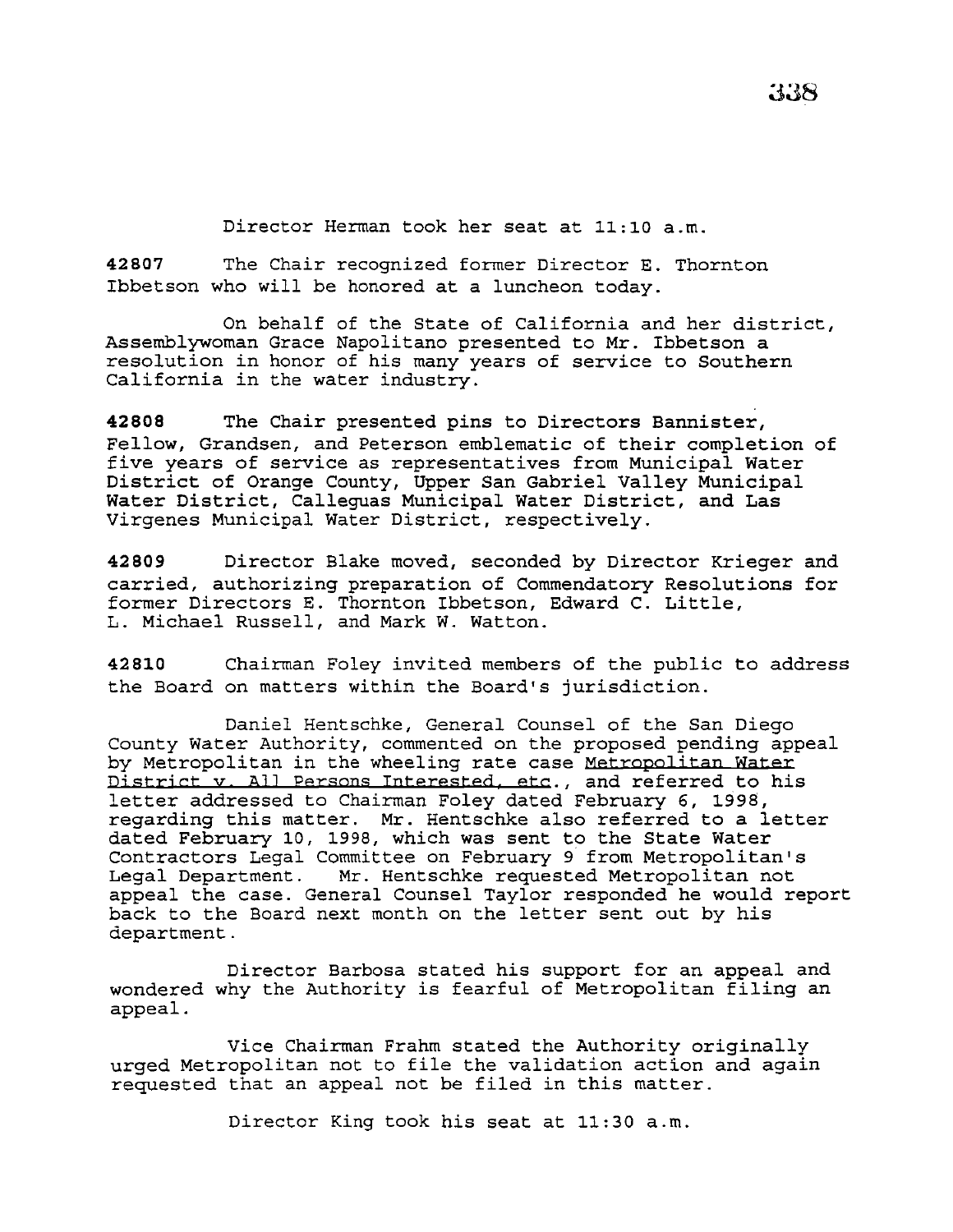**42811** There being no objection, the Chair ordered the reading of the Minutes of the Meeting held December 9, 1997, dispensed with, a copy having been mailed to each Director.

Director Blake moved, seconded by Board Secretary Murph and carried, approving the foregoing Minutes as mailed.

**42812** On the matter of Governance, Chairman Foley thanked the Board for its support of the process undertaken and reported that the issues approached so far have been in "Board Representation" and "Board Effectiveness." For representation, the Chair referred to the December 22, 1997, letter regarding weighted voting alternatives and governance models, and that former Attorney General John Van de Kamp is assisting in this area. Chairman Foley referred to the presentation on "Board Governance" by John Carver at the Executive Committee meeting held on January 26, 1998, which was well received by the Board. He announced that a Board workshop to be conducted by Mr. Carver will be held on March 16 and 17.

**42813** General Manager Wodraska reported there was no further report on the Colorado River matters.

**42814** General Manager Wodraska reported on the continuing discussions regarding the IID/San Diego County Water Authority transfer and the status of the validation suit. He stated the negotiating committee is considering the proposed MOU that DWR Director David Kennedy is working on, which was the framework presented to the Board last month. Regarding the validation suit, Mr. Wodraska reported that the trial court declined to reconsider its decision and issued a judgment on January 30, and that if the Board chooses to appeal, the time period for appealing would be the end of February. If there is no appeal, the trial court decision will be binding on Metropolitan and will necessitate a review of the entire rate structure.

Director Barbosa moved, seconded by Director Krieger, that (1) Metropolitan appeal from the trial court the judgment in the wheeling rate validation action entitled The Metropolitan Water District of Southern California v. All Persons Interested. etc., Los Angeles County Superior Court Case No. BC164076, and direct the General Counsel to file the Notice of Appeal; (2) the General Manager and the General Counsel consult with Member Agency Counsel and State Water Contractors on the issues that need to be addressed on appeal; (3) the General Manager prepare a report to the Board recommending a process for identifying unused capacity in Metropolitan's system to facilitate water transfers and that the process include procedures for appropriate public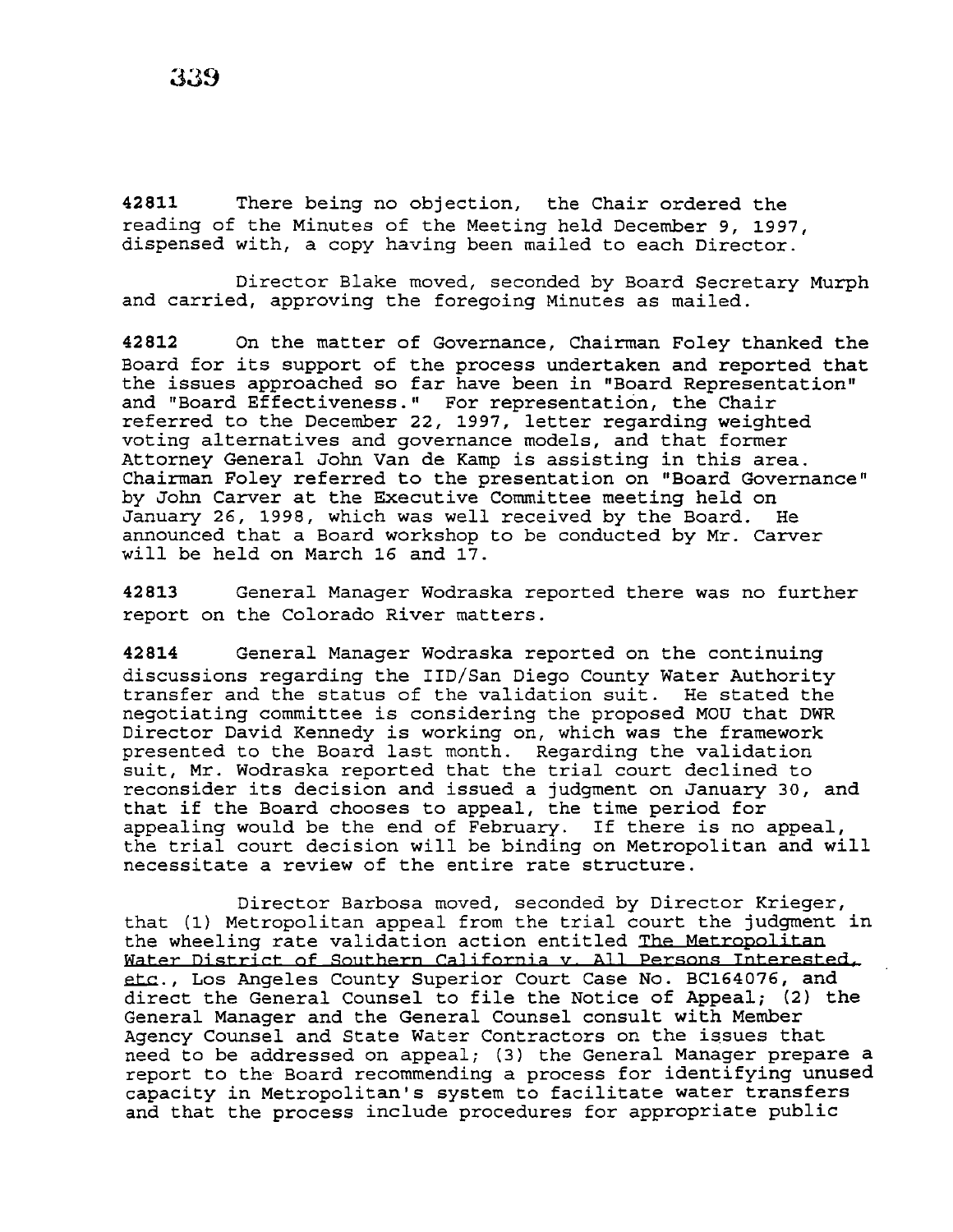and environmental review by Member Agencies and other interested persons, and that this report be brought back to the Board in ninety days; and (4) the General Manager and the General Counsel explore alternatives to further litigation, in cooperation with the Member Agencies and the State Water Contractors, including introduction of appropriate legislation which would require that all transfers enacted after the effective date of this legislation comply with Section 1812.5(d) of the Water Code unless mitigated for such noncompliance.

delayed to consider the lengthy motion before any action is taken. The Chair so ordered. (See Minute Item 42832) Director Krauel requested the vote on the motion be

42815 The Chair reported Agenda Item 7-11 has been removed from the Consent Calendar for discussion; and Agenda Items 8-8, 8-10, and 8-11 have been added to the Consent Calendar.

Director Morris moved, seconded by Director Blake and carried, and the Board approved the Consent Calendar Items, M.I. 42816 through M.I. 42824, as follows:

42816 Authorized (1) No. 2 to Appropriation No. 15288, an increase of \$273,000 to a total amount of \$\$2,173,000 from the Pay-As-you-Go Fund, to finance all estimated remaining costs for repairs to the Joseph Jensen Filtration Plant Finished Water Reservoir No. 2, as set forth *in* the General Manager's letter dated January 20, 1998.

42817 The Board {1) approved amendments to Sections 5200 and 5201 of the Administrative Code regarding the establishment of funds as shown in Attachment A to the General Manager's letter dated January 23, 1998; and (2) authorized the General Counsel to amend and supplement Sections 5200 and 5201 of the Code from time to time to provide for the establishment of the funds created by resolution of the Board with respect to the issuance of water revenue, general obligation bonds, and commercial paper notes.

42818 The Board authorized the General Manager and the General Counsel to (1) amend Agreement No. 4645 with the law firm of Morgan, Lewis & Beckius to amend the maximum amount payable under the Agreement to an amount not to exceed \$100,000 per twelve-month period; and (2) file an amicus curiae brief in the matter of Costa v. WCAB, et al. (Fourth Appellate District No. G022181), a case in which the constitutionality of the workers' compensation alternative dispute resolution provisions under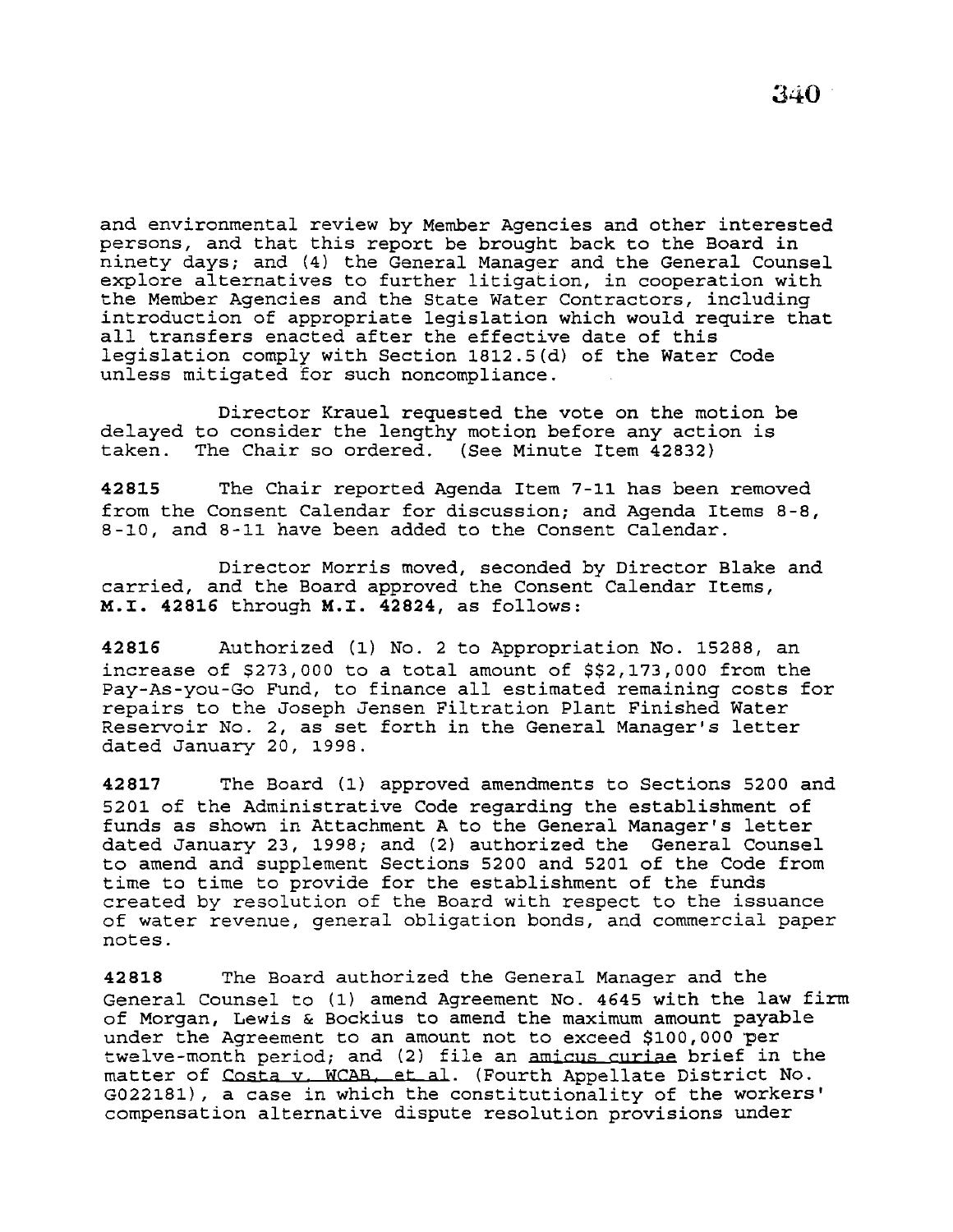California Labor Code section 3201.5 are being challenged, as set forth in the letter of the General Manager dated January 6, 1998.

**<sup>42819</sup>**Expressed support, if amended, for Senate Bill 1033 (Sher) to adopt a primary drinking water standard for perchlorate, as set forth in the General Manager's letter dated January 22, 1998.

**42820** Adopted legislative policy principles, as set forth in the General Manager's letter dated January 27, 1998, to be used during the 1998 Federal Congressional and State legislative sessions, as follows:

1. Federal issues: Repeal of Federal Water Efficiency Standards; Implementation of Farm Bill Conservation Programs;

2. State issues: California Environmental Quality Act, CALFED Water Use Efficiency; State Budget Issues Impacting the State Water Project Contractors; Expanded Types of Use of Recycled Water; and

3. Federal and State issues: MTBE Impacts on Surface Water; Source Water Quality Protection; Colorado River.

**42821** Authorized the General Manager to make payment of \$400,000 to the American Water Works Association Research Foundation as Metropolitan's contribution to fund the Association's applied research programs for the calendar year 1998, as set forth in the General Manager's letter dated January 12, 1998.

**42822** Authorized the General Manager to enter into an agreement on a sole source basis with the Knoll Group for products and services associated with systems furniture in an amount not to exceed \$2,310,900, for the phased move from California Plaza to the District's new Headquarters facility at Union Station, as set forth in the General Manager's revised letter dated February 5, 1998.

**42823** Endorsed the District's proposed 1998 State Legislative Portfolio emphasizing Metropolitan's commitment to securing the highest quality water at the lowest possible cost to the public, as set forth in the General Manager's letter dated January 26, 1998.

Vice Chairman Frahm, Directors Krauel, Lewis, Mason, Parker, and Tinker requested to be recorded as voting no.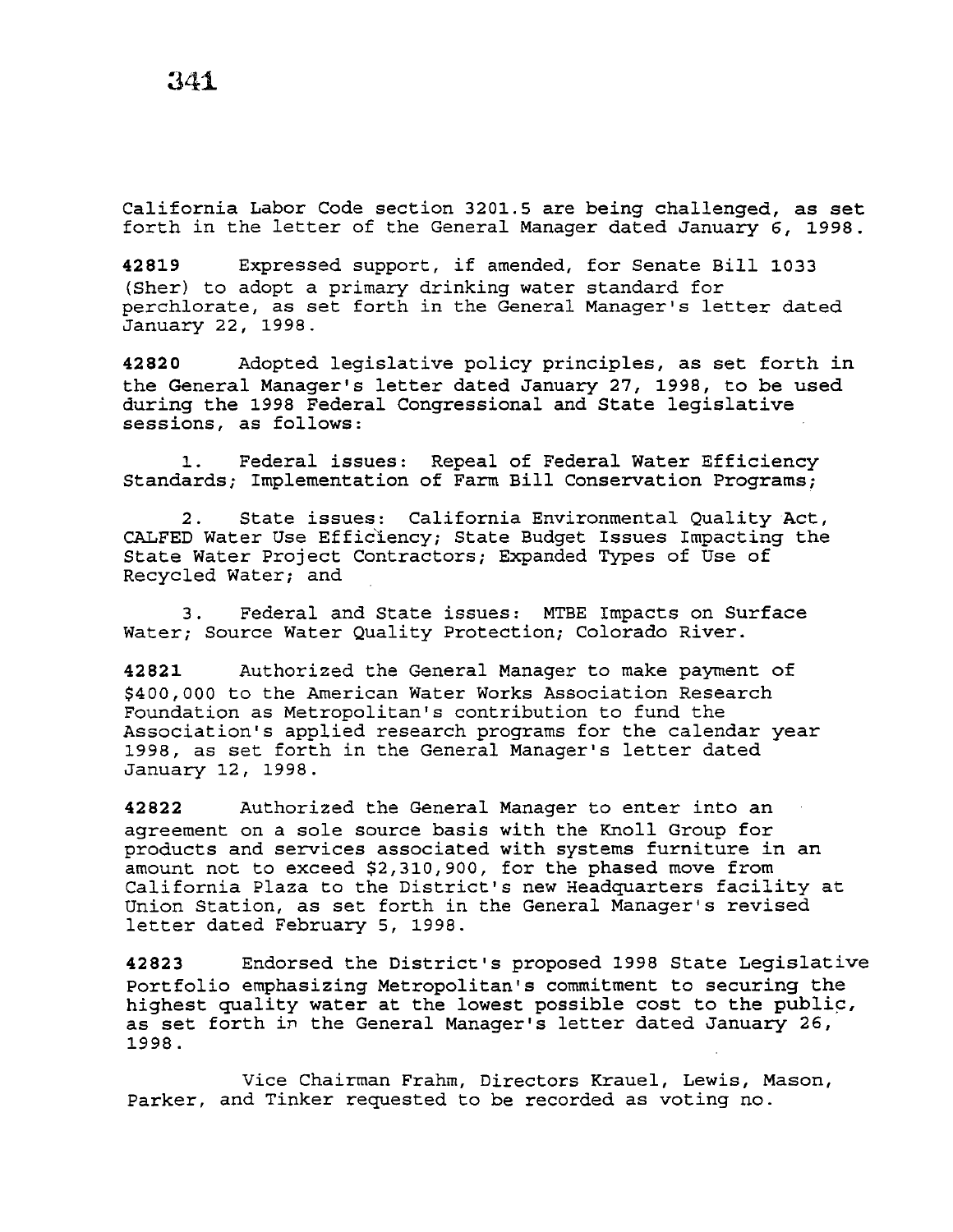42824 Authorized the amendment of contract with McCormick, Kidman & Behrens for legal services related to the Inland Feeder Project, as set forth *in* the General Counsel's confidential letter dated January 26, 1998.

*Vice* Chairman Frahm, Directors Krauel, Lewis, Mason, Parker, and Tinker requested to be recorded as voting no.

42825 Director Blake moved, seconded by Director Barker and carried, authorizing the General Manager to {1) continue negotiation of a Settlement Agreement for resolution of Yuba County water users' responsibilities toward meeting the flow requirements of the 1995 State Water Resources Control Board Bay-Delta Water Quality Control Plan, consistent with the key elements described in the General Manager's letter dated January 20, 1998; and (2) upon compliance with the California Environmental Quality Act, if appropriate, take all necessary actions to enter into and implement the agreement.

*Vice* Chairman Frahm, Directors Krauel, Lewis, Mason, Parker, and Tinker requested to be recorded as abstaining.

42826 Budget and Finance Committee Chairman Blake moved, seconded by Organization and Personnel Committee Chairman Wein and carried, authorizing (1) No. 20 to Appropriation No. 15122, an increase of \$9,500,000 to a total amount of \$425,227,000 from the 1996 Review Bond Construction Fund, to provide construction management support services for the Riverside Badlands Tunnel of the Inland Feeder Program; and (2) the General Manager to enter into an agreement with Parsons-Brinckerhoff Construction Services, Inc., *in* the amount of \$8,900,000, as set forth in the General Manager's letter dated January 20, 1998.

Vice Chairman Frahm, Directors Krauel, Lewis, Mason, Parker, and Tinker requested to be recorded as voting no.

42827 Budget and Finance Committee Chairman Blake moved, seconded by Engineering and Operations Committee Chairman Miller and carried, authorizing (1) No. 42 to Appropriation No. 15123, an increase of \$19,940,000 to a total amount of \$1,758,992,000 from the Pay-As-You-Go Fund, to construct the Secondary Inlet for the Eastside Reservoir Project; and {2) the award of a fixed price construction contract in the amount of \$16,178,102 to J.F. Shea Company, Inc., as set forth in the General Manager's letter dated January 27, 1998.

Director Mayér took his seat at 11:40 a.m.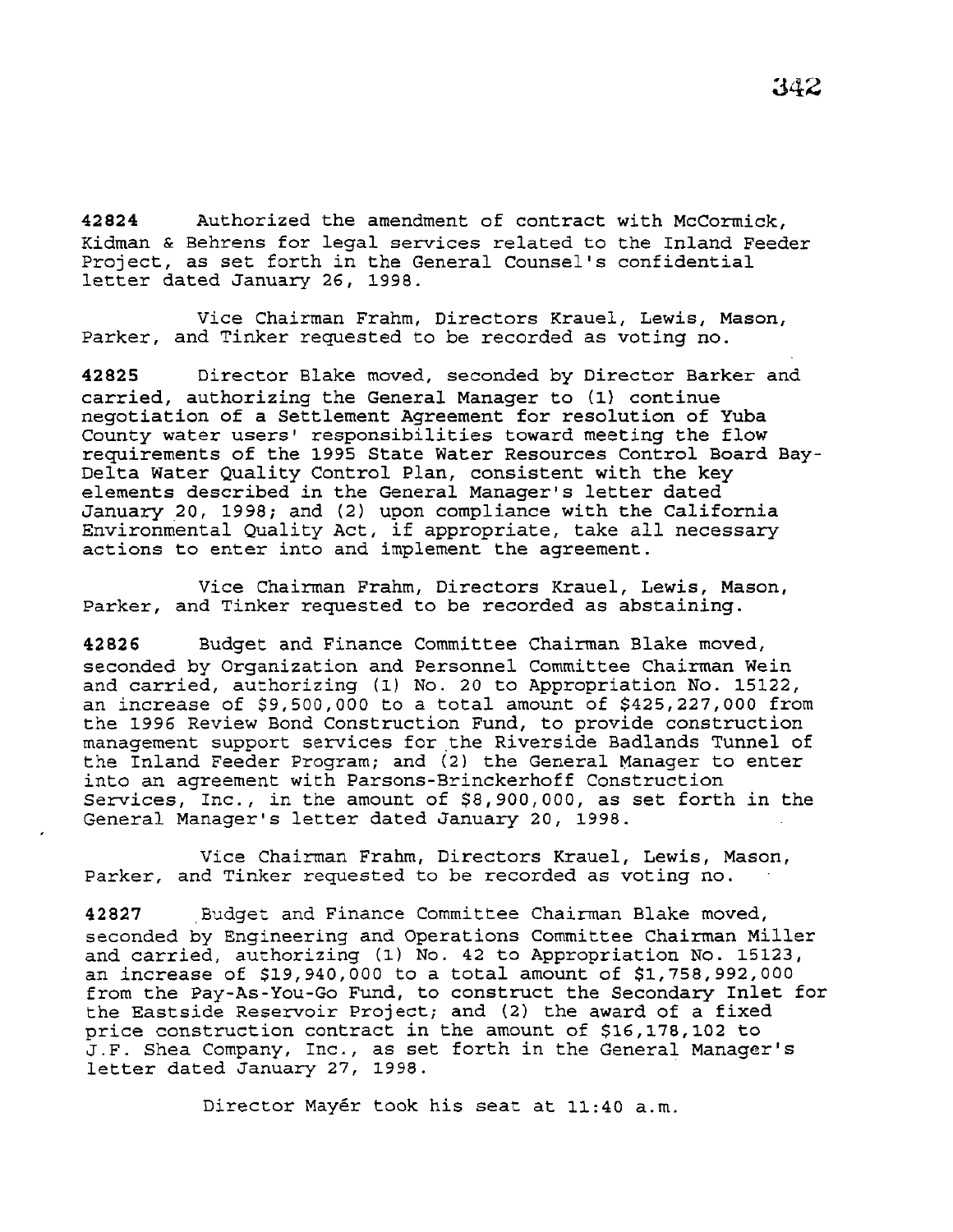42828 Consistent with the provisions of Administrative Code Section 5115 and to finance the remaining funds needed to complete the Eastside Reservoir and Inland Feeder Projects, Budget and Finance Committee Chairman Blake moved, seconded by Engineering and Operations Committee Chairman Miller and carried, authorizing (1) No. 43 to Appropriation No. 15123, an increase of \$213,108,000 to a total of \$1,972,100,000, for the Eastside Reservoir Project; and (2) No. 21 to Appropriation No. 15122, an increase of \$762,773,000 to a total of \$1,188,000,000, for the Inland Feeder Project, as set forth in the General Manager's letter dated January 20, 1998.

Director Castro, Vice Chairman Frahm, Directors Krauel, Lewis, Mason, Parker, and Tinker requested to be recorded as voting no.

42829 To relocate Metropolitan pipelines impacted by the construction of the Alameda Corridor Project, Budget and Finance Committee Chairman Blake moved, seconded by Engineering and Operations Committee Chairman Miller and carried, authorizing (1) the General Manager to enter into a Memorandum of Understanding with the Alameda Corridor Transportation Authority for sharing costs and responsibilities for pipeline relocations; (2) No. 1 to Appropriation No. 15313, an increase of \$6,450,000 to a total of \$8,875,000 from the Pay-As-You-Go Fund, to finance the associated costs; and (3) the General Manager to have all work performed except for contracts in the amount of \$250,000 or more, as set forth in the General Manager's letter dated January 20, 1998.

42830 Budget and Finance Committee Chairman Blake moved, seconded by Water Planning and Resources Committee Chairman Brick and carried, authorizing No. 2 to Appropriation No. 15272, an increase of \$25 million to a total of \$33 million from the Pay-As-You-Go Fund, to complete Phase II of the Metropolitan/ Calleguas Groundwater Storage and Conjunctive-Use Program, as set forth in the General Manager's letter dated January 27, 1998.

Directors Grandsen and Miller requested to be recorded as abstaining.

42831 Budget and Finance Committee Chairman Blake moved, seconded by Director Barker, that the Board, by a two-thirds vote, adopt Resolution 8575 in the form attached to the General Manager's letter dated January 20, 1998, to authorize the negotiated sale of \$50 million of General Obligation Bonds, said Resolution entitled: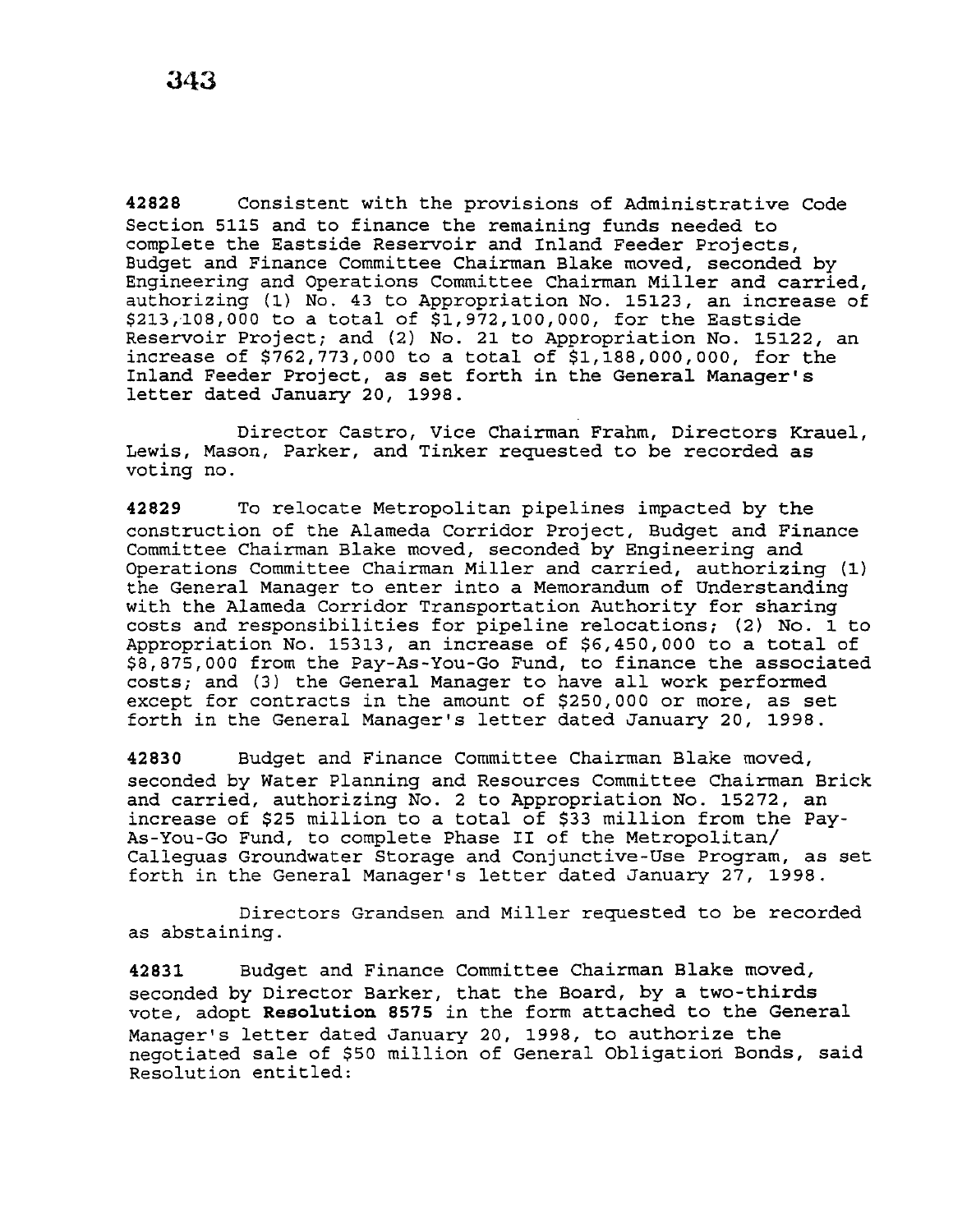RESOLUTION OF THE BOARD OF DIRECTORS OF TEE METROPOLITAN WATER DISTRICT OF SOUTHERN CALIFORNIA AMENDING CERTAIN PROVISIONS OF RESOLUTION 8420 RELATING TO THE ISUSANCE OF UP TO \$50,000,000 WATERWORKS BONDS, ELECTION 1966, SERIES R (FIRST SUPPLEMENTAL RESOLUTION)

Director Mason offered a substitute motion, seconded by Director McCauley, that the Board approve these bonds with the full intent that when the time comes for setting the property taxes this year they will be raised sufficiently enough to cover the debt service on these bonds.

Following a discussion by Directors on the property tax increases and the financing of the General Obligation Bonds, the Chair called for a vote on the substitute motion, which did not carry.

The Chair called for a vote on the original motion to adopt Resolution 8575 authorizing the negotiated sale of \$50 million of General Obligation Bonds, which carried by more than the required two-thirds vote.

Vice Chairman Frahm, Directors Krauel, Lewis, Mason, Parker, and Tinker requested to be recorded as voting no.

42832 Referring to the motion made on appealing the validation suit (see Minute Item 42814), and following a discussion by the Board, the Chair called for a vote on the motion, which carried.

Vice Chairman Frahm, Directors Krauel, Lewis, Mason, Parker, and Tinker requested to be recorded as voting no.

42833 Chief Financial Officer Becker reported on Agenda Item 9-6, the variance report for the quarter ending December 1997, in which the O&M budget was under three percent and the capital by thirty percent, as set forth in the General Manager's letter dated January 26, 1998.

42834 The following listed communications were submitted for the information of the Board:

 $\overline{1}$ 

a. Letter of the General Manager reporting on the operating data for the month of December 1997, dated January 20, 1998.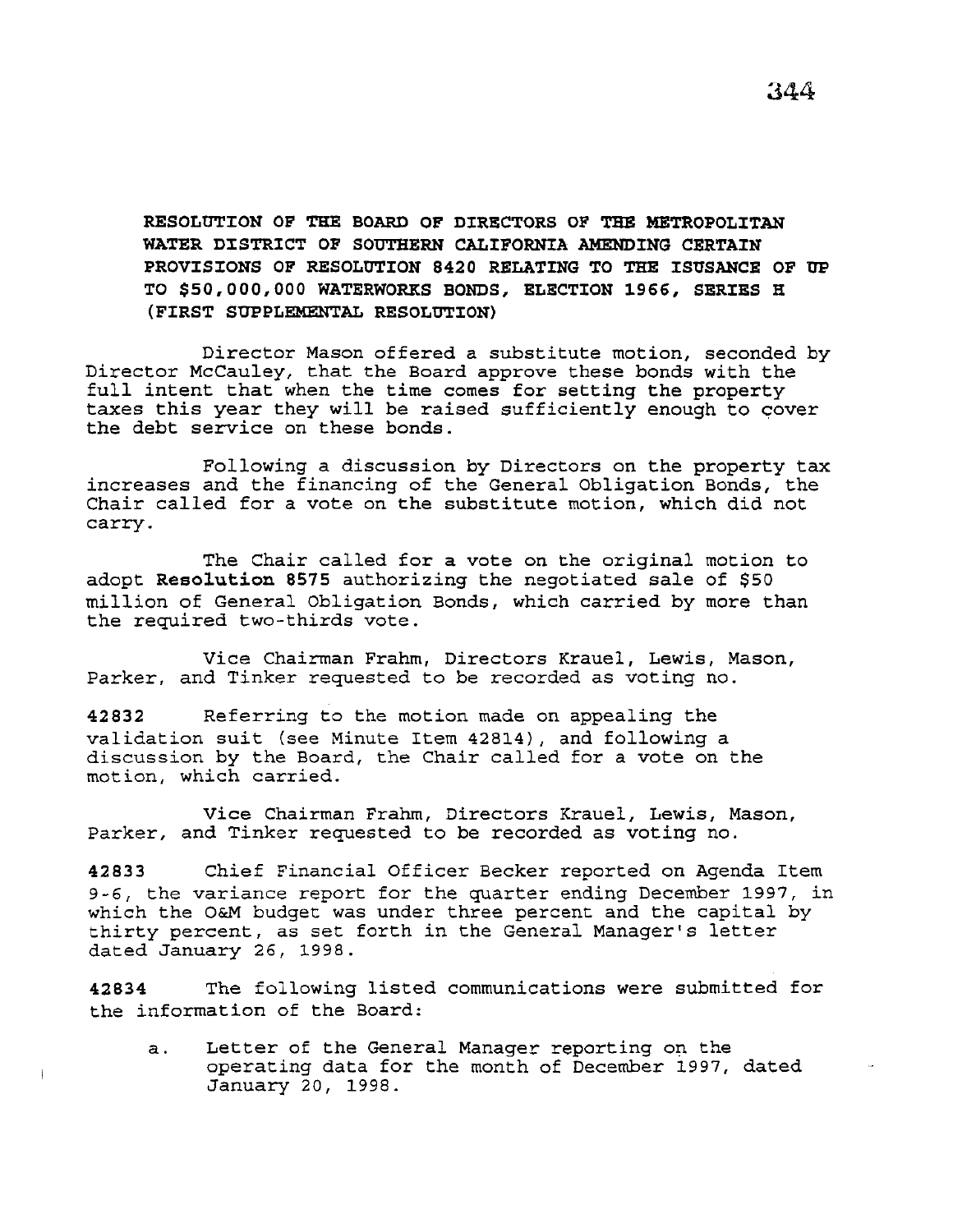- b. Letter of the General Counsel dated January 30, 1998, transmitting the activity report of the Legal Department for the month of January.
- c. Letter of the Auditor dated January 27, 1998, transmitting the activity report of the Auditor's Department for the month of January.
- d. Letter of the General Manager dated January 19, 1998, transmitting the Executive Financial Summary for the month of December.
- e. Letter of the General Manager dated January 20, 1998, transmitting the quarterly report on changes *in* funding sources for capital program expenditures.
- f. Letter of the General Manager dated January 20, 1998, submitting the capital program variance reporting for December 1997.
- q. Letter of the General Manager dated January 14, 1998, submitting additional information for consideration at the February 10, 1998 public hearing on proposed water rates and charges to become effective January 1, 1999.
- h. Letter of the General Manager dated January 15, 1998, submitting an update on disinfection by-product regulations.
- i. Letter of the General Manager dated January 13, 1998, transmitting the Monthly Water Use Report for Fiscal Year 1996-97.
- j. Letter of the General Manager dated January 20, 1998, transmitting the quarterly project status report for the Eastside Reservoir Project--October through December 1997.
- k. Letter of the General Manager dated January 27, 1998, reporting on Metropolitan Water District staffing trends for temporary personnel.
- 1. Letter of the General Manager dated January 22, 1998, submitting the semiannual report on equal employment opportunity.
- m. Letter of the General Manager dated January 20, 1998, reporting on statement of Metropolitan's boundary changes.